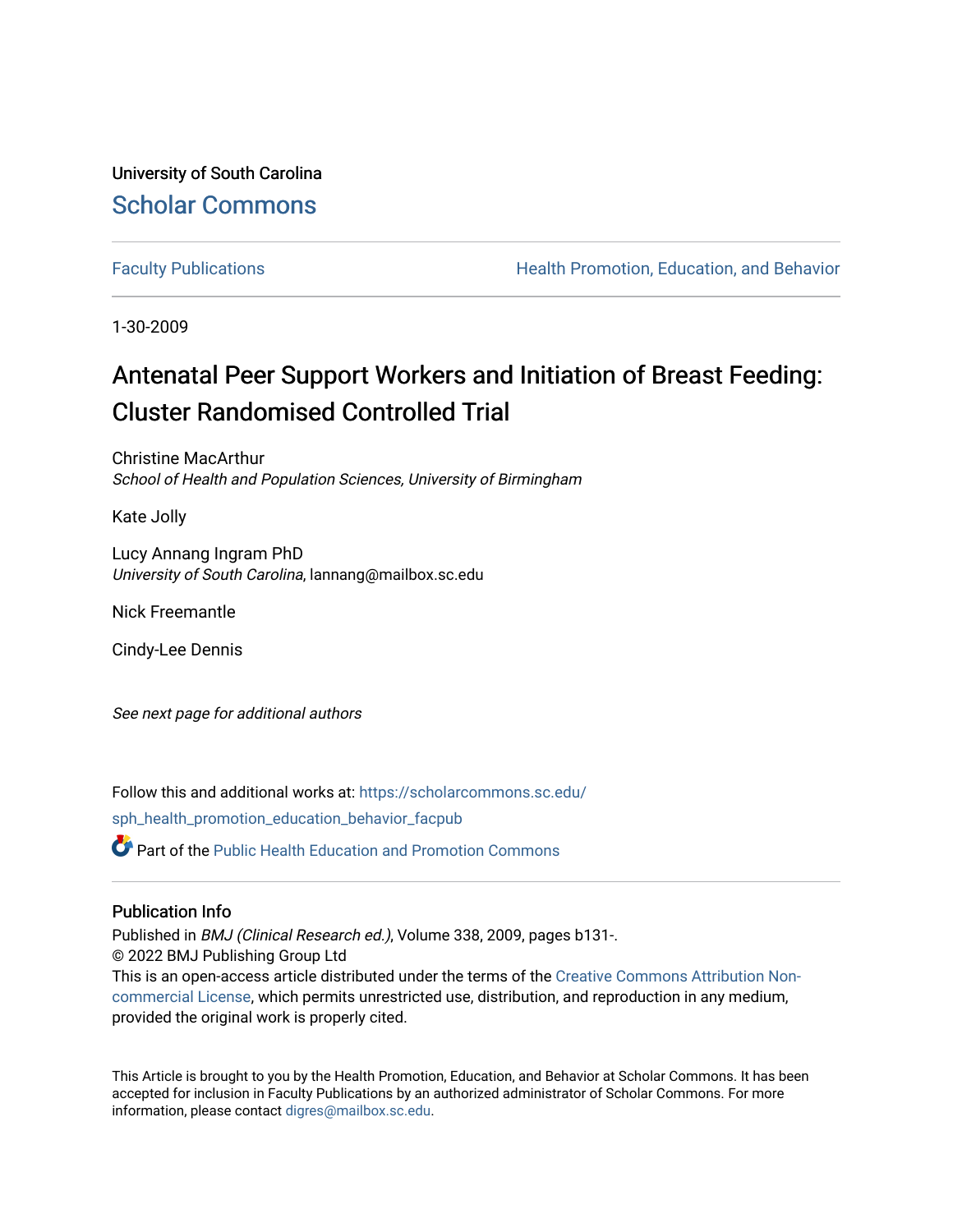# Author(s)

Christine MacArthur, Kate Jolly, Lucy Annang Ingram PhD, Nick Freemantle, Cindy-Lee Dennis, Ros Hamburger, Julia Brown, Jackie Chambers, and Khalid Khan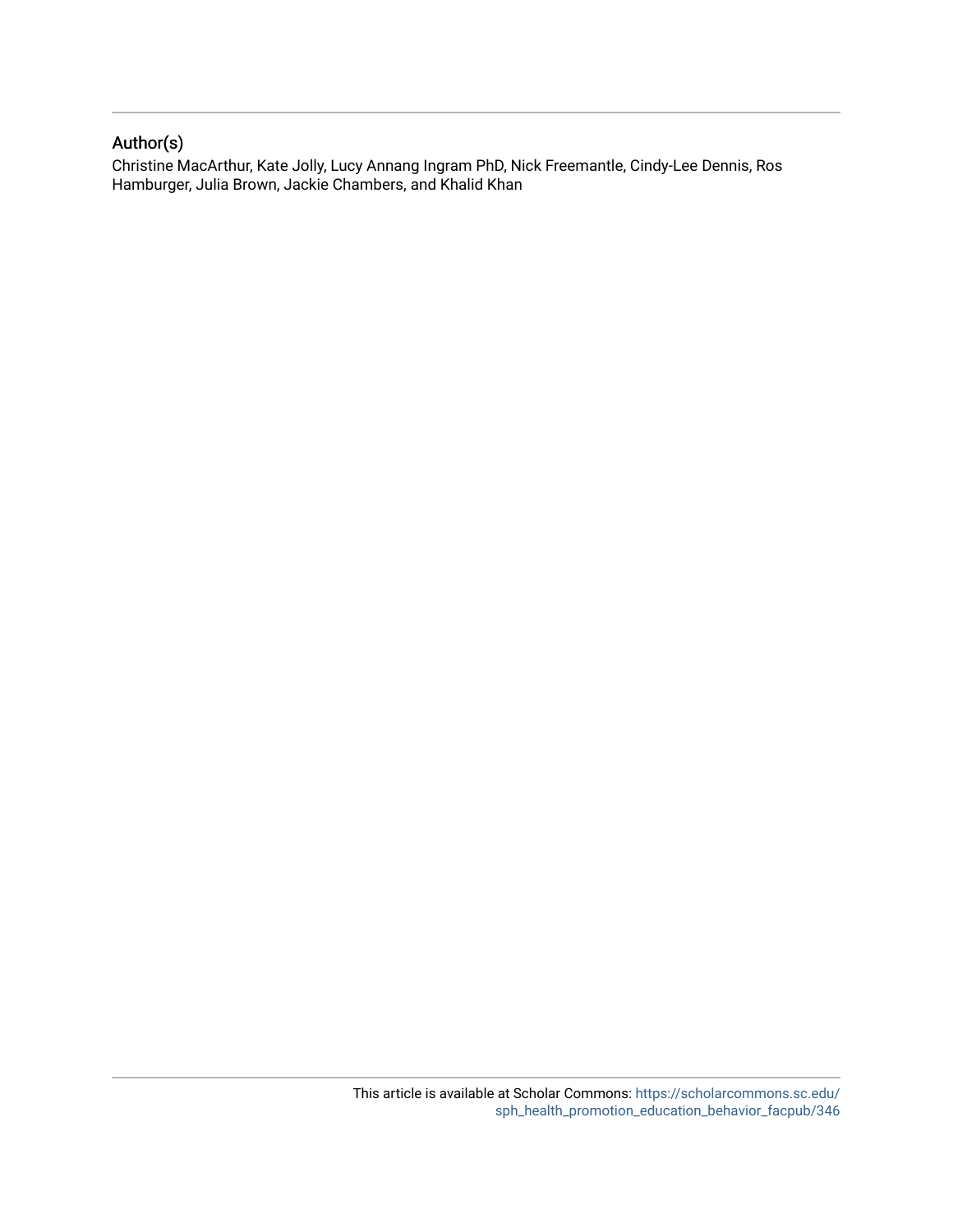# **Effect of antenatal peer support on breastfeeding initiation: a systematic review**

**Lucy Ingram BSc (Midwifery), Christine MacArthur PhD, Khalid Khan MBBS, Jonathan J. Deeks PhD, Kate Jolly MBChB**

Previously published at www.cmaj.ca

#### Abstract

**Background:** Our objective was to examine the effect of antenatal peer support on rates of breastfeeding initiation.

**Methods:** We performed a systematic review of randomized controlled trials, quasi-randomized trials and cohort studies with concurrent controls. We searched the Cochrane Library, MEDLINE, the Cumulative Index to Nursing and Allied Health Literature (CINAHL), the National Research Register and the British Nursing Index from inception or from 1980 to 2009. We carried out study selection, data abstraction and quality assessment independently and in duplicate. We defined highquality studies as those that minimized the risk of at least three of the following types of bias: selection, performance, measurement and attrition bias. We calculated risk ratios (RRs) and 95% confidence intervals (CIs) for individual studies and undertook separate meta-analyses for high-quality trials of universal peer support and targeted peer support. We did not include low-quality studies.

**Results:** We selected 11 studies, which involved 5445 women in total. Seven of these studies (involving 4416 women in total) evaluated universal peer support, and four studies (involving 1029 women in total) targeted antenatal peer support. In the three high-quality studies of universal peer support, all involving low-income women, the relative risk for not initiating breastfeeding was 0.96 (95% CI 0.76–1.22). In the three highquality studies of antenatal peer support that targeted women considering breastfeeding, the relative risk for not initiating breastfeeding was 0.64 (95% CI 0.41 – 0.99).

**Interpretation:** Universal antenatal peer support does not appear to improve rates of breastfeeding initiation, but targeted antenatal peer support may be beneficial. This effect may be related to context, however, so any new peer-support program should undergo concurrent high-quality evaluation.

**Breastfeeding confers numerous benefits for mother**<br>and infant,<sup>1-3</sup> yet many women still do not initiate<br>breastfeeding.<sup>4</sup> The World Health Organization recommends exclusive breastfeeding to six months.<sup>5</sup> and national and infant,<sup>1-3</sup> yet many women still do not initiate breastfeeding.4 The World Health Organization recommends exclusive breastfeeding to six months,<sup>5</sup> and national governments have implemented initiatives to increase initiation rates.<sup>6,7</sup> Peer support has been examined as one intervention to increase breastfeeding rates, but there have been few high-quality randomized controlled trials (RCTs) examining

initiation. One systematic review<sup>8</sup> (published in 2000) concluded, based only on two nonrandomized studies, that antenatal peer support had a positive effect on breastfeeding initiation. Another<sup>9</sup> (published in 2005 and updated in 2007) included only RCTs but excluded those whose primary purpose was to affect duration. Based only on one RCT, that review concluded that peer support is likely to result in improvements in initiation of breastfeeding among lowincome women where baseline breastfeeding rates are low. These weaknesses in the available evidence make recommendations uncertain. Despite this uncertainty, antenatal peer support for breastfeeding is being incorporated into routine maternity care in some parts of the world.<sup>10</sup>

Antenatal peer support can be provided as a universal service or targeted to women who are considering breastfeeding. Although trials have made this distinction, previous reviews have not. New evidence has become available, and it appears appropriate to re-examine antenatal peer support through a systematic review. The purpose of our review was to assess the effectiveness of antenatal peer support, as either a universal or a targeted service, including all studies that examined breastfeeding initiation using concurrent controls.

# **Methods**

A protocol was developed prospectively to conduct the review, using widely recommended methods.<sup>11</sup>

#### **Literature search**

The following bibliographic databases and resources were searched: British Nursing Index (1981–2008), the Cumulative Index to Nursing and Allied Health Literature (CINAHL) (1982–2008), the Cochrane Library, EMBASE (1980–2008), MEDLINE (1950–2008) and Current Controlled Trials. Reference lists of retrieved articles were manually searched. An updated search was carried out in January 2009 in MEDLINE (1950–2009) (Appendix 1, available at www.cmaj.ca/cgi /content/full/cmaj.091729/DC1).

*CMAJ* **2010. DOI:10.1503/cmaj.091729**

From the School of Health and Population Sciences (Ingram, MacArthur, Deeks, Jolly) and the School of Clinical and Experimental Medicine (Khan), University of Birmingham, Birmingham, UK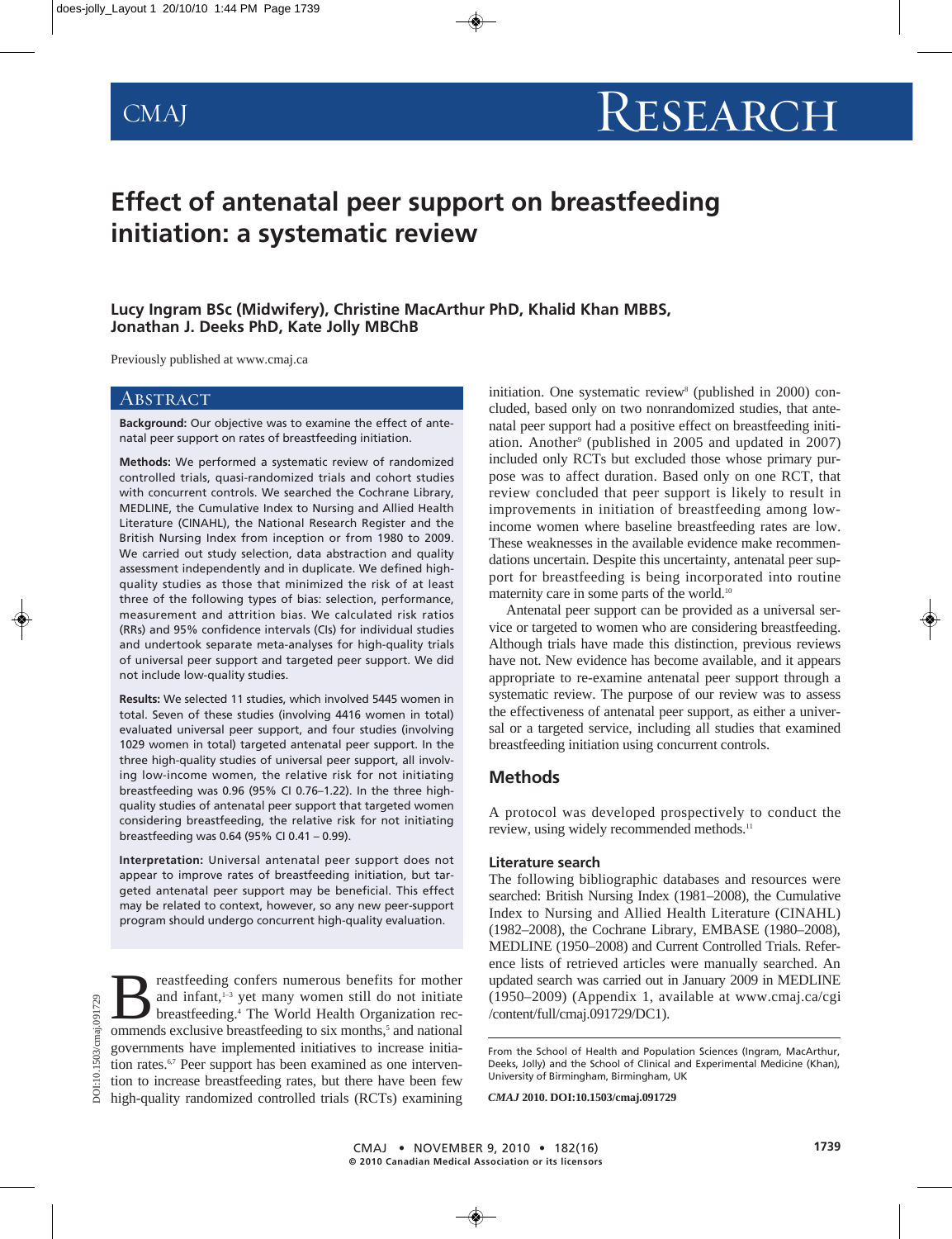#### **Inclusion criteria**

Citations and papers were selected using an inclusion– exclusion form (Appendix 2, available at www.cmaj.ca/cgi /content/full/cmaj.091729/DC1). We included studies in which the participants were pregnant women, peer-support intervention was provided in the antenatal period irrespective of whether it was also provided in the immediate postnatal period, any comparator was used, breastfeeding initiation was reported, and the study design was either an RCT, quasi randomized or cohort study with concurrent control. Peer support was defined as support offered by women who had themselves breastfed, who were usually from the same socioeconomic background and locality as the women they were supporting and who had received appropriate training. Peer supporters could be either voluntary or in receipt of basic remuneration or money for expenses.<sup>10</sup> Universal peer support was described as that offered to all women, and targeted peer support as that offered only to women who were considering breastfeeding. For the purposes of this review, breastfeeding initiation was defined as any attempt to breastfeed, even if only once. Nonrandomized studies were included to explore the full spectrum of evidence, given that many studies on this subject are nonrandomized.

No language restrictions were applied. Potentially relevant citations were identified through a comprehensive electronic search. Inclusion and exclusion criteria were applied to all citations, and hard copies of potentially relevant papers were obtained and assessed for relevance (L.I., K.J.). When there was uncertainty, it was resolved by consulting coauthors (K.S.K. and C.M.).

#### **Data extraction and assessment of study quality**

Data were extracted on participants, intervention, type of peer support (universal or targeted), outcome, study type, methods, results and quality (L.I. and K.J.). A tool $12,13$  was adapted to assess the risk of bias in both experimental and observational studies (Appendix 3, available at www.cmaj.ca/cgi/content /full/cmaj.091729/DC1). The tool classified study quality into high, medium or low for selection, performance, measurement and attrition bias based on descriptions of the study design, execution and analysis. Studies rated as having the same level of quality in two or more of the four categories were considered to be of that quality overall.

#### **Data synthesis**

The data were tabulated and studies were categorized according to whether they had involved universal or targeted peer support. Risk ratios (RRs) with 95% confidence intervals (CIs) were used where available or were calculated from the other measures of effect reported. When pooling studies, it is important to choose a summary statistic that is likely to be constant across settings. Although trials typically report the proportions initiating breastfeeding, it is more likely that the relative risk of not initiating breastfeeding would be constant across settings where initiation rates vary (i.e., that an effective intervention would cause a greater number of women to breastfeed in a setting where rates are low than where few women do not breastfeed). Therefore, for the purposes of meta-analysis, we have pooled the RR of failure to initiate breastfeeding and have redefined it as the absolute number of additional women initiating breastfeeding.

Meta-analysis was only considered for studies without a high risk of bias. We derived the RRs of not initiating breastfeeding and 95% CIs. We explored heterogeneity among the included studies both qualitatively, by comparing their characteristics, and quantitatively, using the  $\chi^2$  test of heterogeneity and the  *statistic. Where appropriate, we combined results* from included studies for each outcome to give an overall estimate of the treatment effect. For cluster trials, we computed the design effect from data presented in the reports (intraclass correlation coefficients and cluster-adjusted estimates) and adapted the standard errors of the relative risk to make appropriate allowance for clustering.<sup>14</sup> Where intraclass correlation coefficients were not reported, we computed a design effect using mean intraclass correlation coefficients from the trials in which they were available.

### **Results**

#### **Identification of the literature**

In the primary search, 371 citations were identified, of which 348 were excluded because of irrelevance or duplication. Of 23 studies assessed in full, 12 were excluded, leaving 11 for review (Figure 1). Of these studies, seven<sup>15-21</sup> involved an inter-



**Figure 1:** Identification of relevant literature on antenatal peer support to improve rates of breastfeeding initiation.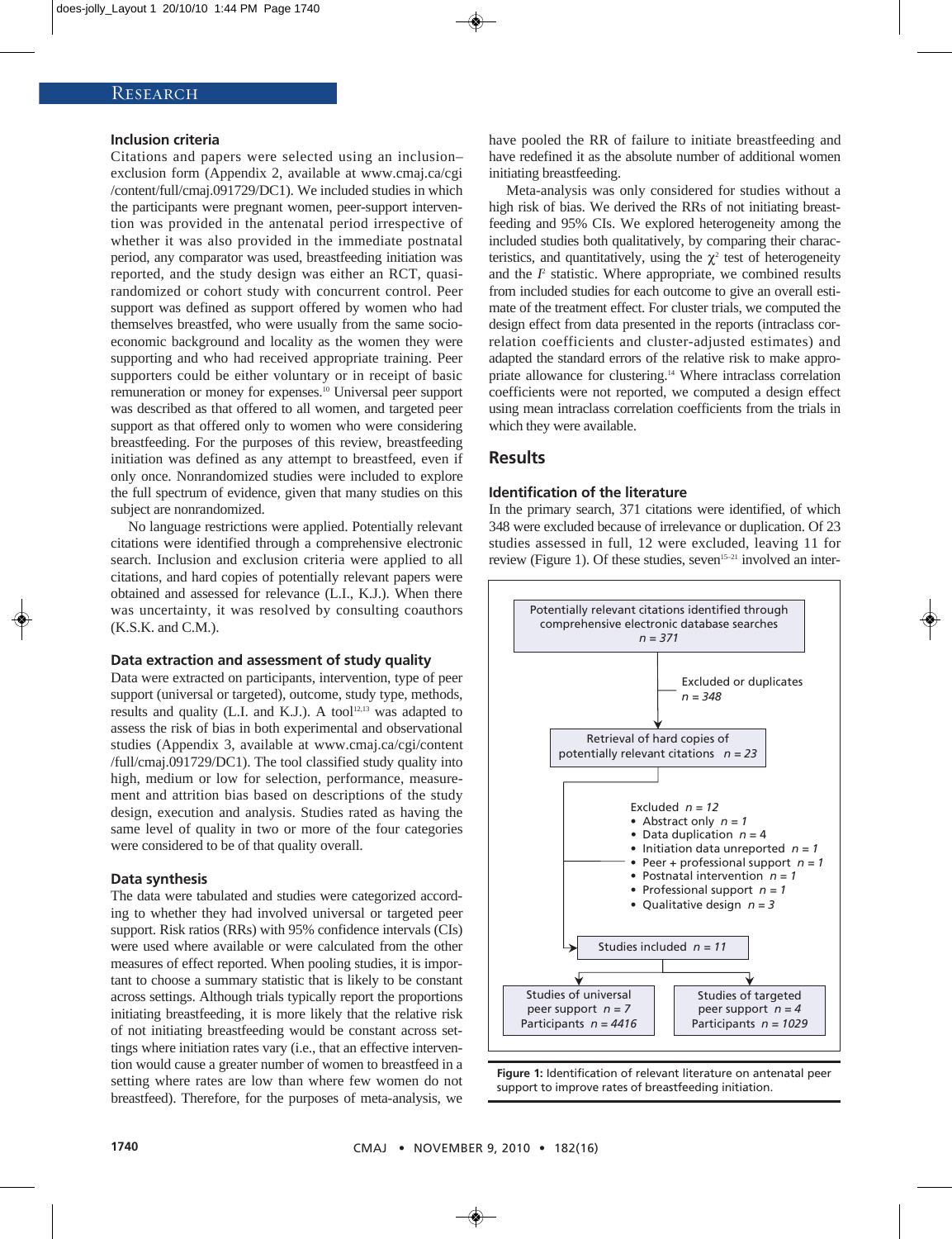vention of universal peer support and four<sup>22-25</sup> involved targeted peer support (Tables 1 and 2). All control groups received routine maternity care as practised in their respective regions.

#### **Quality of the studies**

The quality of the 11 included studies varied.  $Six^{16,18,19,22-24}$  of the seven RCTs were classified as high-quality overall, with three involving targeted and three involving universal peer support. The remaining  $\text{RCT}^{15,17}$  was of medium to low quality, and involved universal peer support. The four remaining studies were observational and classified as being of medium to low quality, with one involving targeted and three involving universal peer support.<sup>17,20,21,25</sup>

#### **Study settings**

Six of the 11 studies were undertaken in the United States,<sup>15,20,23-25</sup> one in Mexico<sup>18</sup> and four in the United Kingdom (two in Scotland<sup>17,19</sup> and two in England<sup>16,24</sup>). The populations in all studies predominantly comprised low-income women.

#### **Intensity of the interventions**

All studies included both antenatal and postnatal peer support in their interventions. Differences in the intensity of the interventions are shown in Table 3, which lists the number and venue of intended antenatal support contacts and compliance in terms of actual contacts and population coverage. The two US-based RCTs of targeted peer support $22,23$  also included daily in-hospital peer support starting within 24 hours after birth, which may have had an additional effect on initiation rates.

#### **Universal peer support**

#### Randomized controlled trials

Three cluster RCTs<sup>15,16,18</sup> and one individual RCT<sup>19</sup> investigated universal peer support. Morrow and colleagues,<sup>18</sup> in a cluster RCT in Mexico, reported no significant difference in breastfeeding initiation rates between the control group and two intervention groups. Intervention group one (involving two antenatal peer-counselling visits) had an initiation rate of 100%, and intervention group two (involving one visit) had an initiation rate of 98%, compared with 94% for the control group (with no peer counselling). The cluster RCT in the United Kingdom by MacArthur and colleagues<sup>16</sup> also showed no difference in initiation rates between intervention and control groups (intervention 69.0%, control 68.1%; clusteradjusted RR for noninitiation 0.97, 95% CI 0.63–1.50). A cluster RCT by Caulfield and colleagues<sup>15</sup> in the United States reported breastfeeding initiation rates from four clusters (i.e., three intervention clusters relative to control) of 62% with peer-counselling only versus 26% for controls (RR 0.52, 95% CI 0.36–0.75). An individual RCT carried out in Scotland by Muirhead and colleagues<sup>19</sup> reported no significant difference in breastfeeding initiation rates (intervention 54.5%, control 53.1%; RR 0.97, 95% CI 0.73–1.29). The pooled analysis showed no significant effect of universal peer support on noninitiation of breastfeeding (RR 0.96, 95% CI 0.76–1.22;  $\chi^2$  for heterogeneity  $0.81$ ,  $p = 0.67$ ;  $P = 0.0%$ ) (Appendix 4, available at

www.cmaj.ca/cgi/content/full/cmaj.091729/DC1). Only the three high-quality RCTs<sup>16,18,19</sup> were pooled, with the fourth<sup>15</sup> excluded because of methodologic weaknesses.

#### Nonrandomized controlled studies

In a quasi-randomized study examining universal peer support in Scotland, McInnes and colleagues<sup>17</sup> observed that women in the intervention group were more likely to initiate breastfeeding than those in the control group (23% v. 20%) and that this finding was significant only when adjusted for confounding variables that included socio-economic deprivation. Two nonrandomized studies, both US-based,<sup>20,21</sup> showed a difference in breastfeeding initiation rates with universal peer support. Schafer and colleagues<sup>20</sup> reported that 82% of women initiated breastfeeding in the intervention group versus 31% in the control group (RR 0.26, 95% CI 0.16–0.44). Shaw and colleagues<sup>21</sup> reported that women in the intervention group were significantly more likely to initiate breastfeeding (53%) than those in the control group (33%) (RR 0.71, 95% CI 0.58–0.78).

The results of all of the included studies of universal peer support are shown in Figure 2.

#### **Targeted peer support**

#### Randomized controlled trials

In three RCTs<sup>22-24</sup> evaluating targeted peer support (two<sup>22,23</sup> in the United States, one<sup>24</sup> in the United Kingdom) the study populations included only women who were considering breastfeeding. Both US-based trials reported a significant increase in breastfeeding initiation rates in the intervention groups compared with the control groups (91% v. 77% [RR for noninitiation 0.39, 95% CI 0.18-0.86]<sup>23</sup> in one trial and 90% v. 76% [RR for noninitiation 0.40, 95% CI 0.17–0.96] in the other.<sup>22</sup> These trials involved predominantly low-income Hispanic women who were considering breastfeeding. In their UKbased RCT, Graffy and colleagues<sup>24</sup> reported no difference in initiation rates between intervention (95%) and control (96%) groups. The pooled analysis of these three RCTs<sup>22-24</sup> showed a significant reduction in breastfeeding noninitiation with targeted peer support (RR 0.64, 95% CI 0.41–0.99, *p* = 0.04) (Appendix 4, available at www.cmaj.ca/cgi/content/full/cmaj .091729 /DC1). However, there was significant heterogeneity ( $χ²$  for heterogeneity 6.44,  $p = 0.04$ ,  $P$  69.0%).

### Nonrandomized controlled studies

One small cohort study<sup>25</sup> with concurrent control in the United States by Kistin and colleagues reported a significant difference in the rate of breastfeeding initiation with targeted peer support (intervention 93%, control 70%; RR for noninitiation 0.22, 95% CI 0.08–0.64).

The results of all of the studies of targeted peer support are shown in Figure 2.

# **Interpretation**

This systematic review found, from high-quality RCT evidence,16,18,19 that universal antenatal peer support did not reduce rates of breastfeeding noninitiation. Targeted antenatal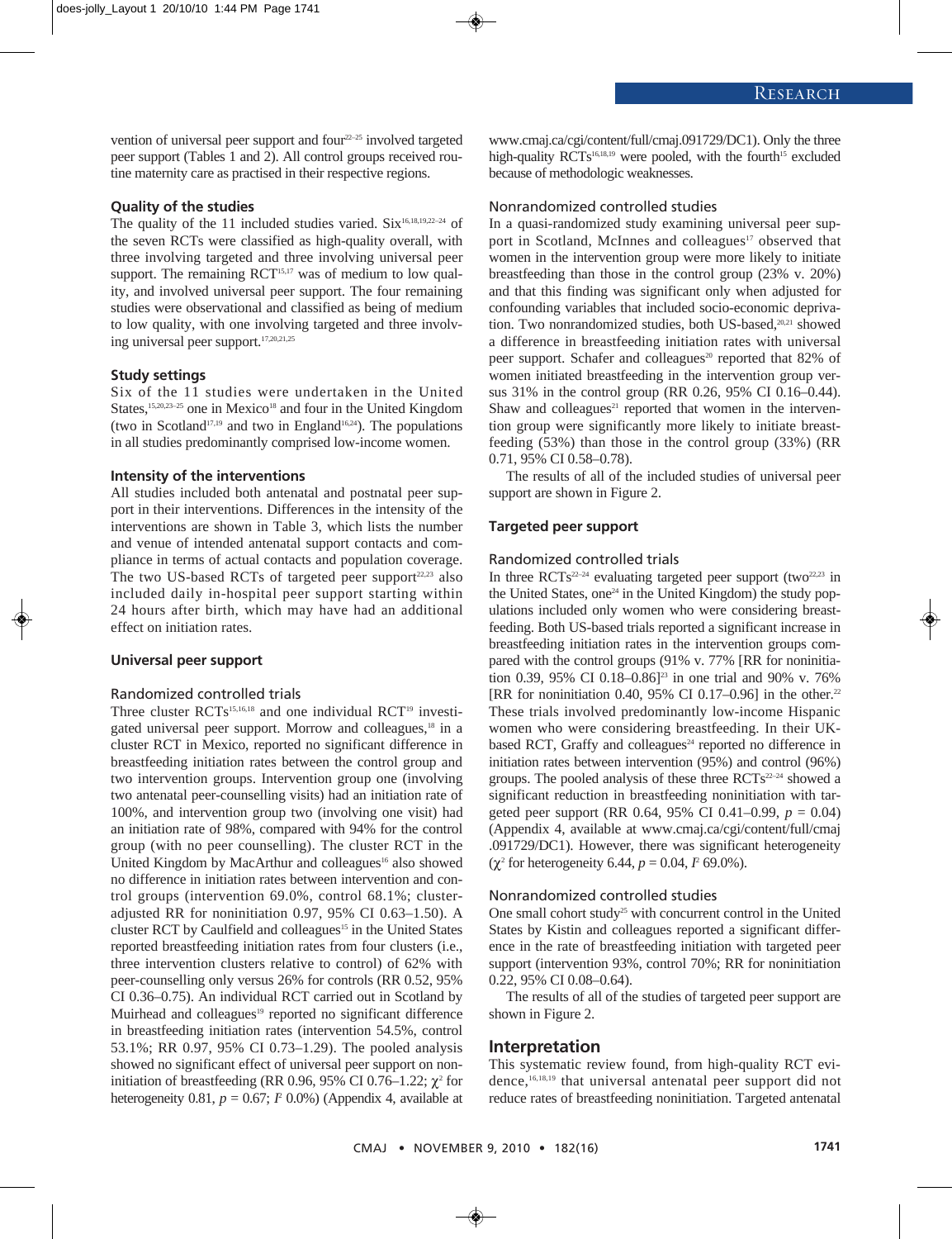| Study                    | · Cluster RCT<br>$n = 2511$<br>66 GPs<br>MacArthur<br>et al. <sup>16</sup>                                                        | 225 women<br>One GP<br>$\bullet$ RCT<br>Muirhead<br>et al. <sup>19</sup>                                                                              | Cluster RCT<br>Morrow<br>et al. <sup>18</sup>                                                                                                                                     | · Cluster RCT<br>Caulfield<br>et al. <sup>15</sup>                                                                                                                                                                                                                                 | • 995 AN recruits<br>McInnes<br>et al. $"$                                                                                                                                                                                                                                                                                                             | • 93 AN recruits<br>Shaw<br>et al. <sup>21</sup>                                                                                                                                                                                                                                       | Control: $n = 64$<br>counties<br>Schafer<br>et al. $^{20}$                                                                                                                                       |
|--------------------------|-----------------------------------------------------------------------------------------------------------------------------------|-------------------------------------------------------------------------------------------------------------------------------------------------------|-----------------------------------------------------------------------------------------------------------------------------------------------------------------------------------|------------------------------------------------------------------------------------------------------------------------------------------------------------------------------------------------------------------------------------------------------------------------------------|--------------------------------------------------------------------------------------------------------------------------------------------------------------------------------------------------------------------------------------------------------------------------------------------------------------------------------------------------------|----------------------------------------------------------------------------------------------------------------------------------------------------------------------------------------------------------------------------------------------------------------------------------------|--------------------------------------------------------------------------------------------------------------------------------------------------------------------------------------------------|
| Methods                  | $\bullet$ Intervention: $n = 1140$<br>Control: $n = 1371$                                                                         | $\bullet$ Intervention: $n = 112$<br>Control: $n = 113$                                                                                               | Intervention 1: $n = 44$<br>$= 52$<br>$\bullet$ Intervention 2: $n$<br>130 AN recruits<br>Control $n = 34$                                                                        | $\bullet$ Intervention 3: $n = 66$<br>55<br>Intervention 2: $n = 64$<br>$\bullet$ Intervention 1: $n =$<br>548 AN recruits<br>• 4 WIC practices<br>Control: $n = 57$                                                                                                               | • Intervention: $n = 474$<br>Quasi-experiment<br>Control: $n = 521$                                                                                                                                                                                                                                                                                    | Retrospective cohort with<br>156<br>· 4 rural WIC counties<br>concurrent control<br>$\bullet$ Intervention $n =$<br>• Control $n = 135$                                                                                                                                                | $\bullet$ Intervention: $n = 143$<br>· 207 women recruited<br>· WIC clinics in 8 rural<br>· Prospective cohort                                                                                   |
| Participants and setting | egistered with health district<br>· All pregnant women r<br>remaining in area<br>$\bullet$ UK                                     | · Pregnant women consented + randomly assigned<br>at 28 wk gestation<br>Scotland, UK<br>$\bullet$                                                     | . Pregnant women living in and remaining in study area<br>· Mexico                                                                                                                | pregnancy, not planning on termination, eligible for WIC,<br>. Those receiving AN care at one of 4 WIC clinics, singleton<br>Excluded if BF was contraindicated (HIV infection or<br>planning to remain in clinical catchment area<br>medications)<br>$\overline{\phantom{a}}$ USA | intervention to control or vice versa, or did not deliver at<br>birth outcome, moved from study areas, moved from<br>Excluded if did not complete pregnancy, had adverse<br>. Home town defined whether participants were in<br>to these geographic areas<br>intervention or control group<br>either hospital linked<br>Pregnant women<br>Scotland, UK | specific health departments. Exclusions: women not seen in<br>• Intervention group = women choosing PC. Control group =<br>those who did not want PC + those lacking access to PC<br>. Women 6 wk-6 mo PN, registered antenatally for WIC-<br>AN period by departmental staff<br>+ USA | . AN + PN women qualifying for WIC and referred by WIC<br>counties. Control group = AN + PN women in 6 counties<br>$\bullet$ Intervention group = AN women requesting PC in 2<br>clinics<br>ASU. |
| Intervention             | +2 AN support sessions with<br>PC (24-38 wk + 32-34 wk)<br>Routine AN care                                                        | . PN up to 16 wk<br>. AN PC                                                                                                                           | • Intervention 2: 3 PC home<br>6 PC home visits (2 AN,<br>visits (1 AN, 2 PN)<br>· Intervention 1:<br>4 PN)                                                                       | · Intervention 2: motivational<br>motivational videotape in<br>videotape in waiting area<br>(clinic, home or phone)<br>· Intervention 1: PC only<br>$\bullet$ Intervention 3: PC +<br>waiting area                                                                                 | PC (2 AN + 2 PN sessions)                                                                                                                                                                                                                                                                                                                              | PC (1 AN session + PN as<br>required)                                                                                                                                                                                                                                                  | AN + PN PC                                                                                                                                                                                       |
| Outcomes                 | Primary outcome:<br>BF initiation                                                                                                 | duration (up to<br>BF initiation +<br>6 wk)                                                                                                           | BF initiation was a<br>· Primary outcome:<br>baseline factor<br>exclusive BF                                                                                                      | continuation to<br>BF initiation +<br>7-10 days PN                                                                                                                                                                                                                                 | duration (to 6 wk)<br>Infant feeding<br>initiation + BF<br>intention, BF                                                                                                                                                                                                                                                                               | hospital discharge<br>BF initiation on<br>+ BF duration                                                                                                                                                                                                                                | + BF duration<br>BF initiation                                                                                                                                                                   |
| Results                  | • Intervention: $747/1083$ (69.0%)<br>· Initiation data on 2398 (95%)<br>Control: 896/1315 (68.1%)<br>· No significant difference | $\bullet$ Initiation data on 225 (100%)<br>$\bullet$ Intervention: 61/112 (54.5%)<br>· No significant difference<br>$\bullet$ Control: 60/113 (53.1%) | $\bullet$ Initiation data on 127 (97%)<br>$\bullet$ Intervention 1: 44 (100%)<br>· No significant difference<br>$\bullet$ Intervention 2: 51 (98%)<br>$\bullet$ Control: 32 (94%) | $\bullet$ Initiation data on 242 (44%)<br>$\bullet$ Intervention 1: 34/55 (62%)<br>$\bullet$ Intervention 2: 32/64 (50%)<br>$\bullet$ Intervention 3: 34/66 (52%)<br>• Control: 15/57 (26%)                                                                                        | $\bullet$ Initiation data on 926 (93%)<br>$\bullet$ Intervention: 105/449 (23%)<br>· Control: 94/477 (20%)<br>$p = 0.006$                                                                                                                                                                                                                              | · Initiation data on 292 (99%)<br>$\bullet$ Intervention: 82/156 (53%)<br>$\bullet$ Control: 45/135 (33%)<br>p < 0.05                                                                                                                                                                  | · Initiation data on 207 (100%)<br>$\bullet$ Intervention: 117/143 (82%)<br>$\bullet$ Control: 20/64 (31%)                                                                                       |
| Quality*                 | 2: High<br>3: High<br>4: High<br>1: High                                                                                          | 1: High<br>2: High<br>3: High<br>4: High                                                                                                              | 3: Medium<br>4: High<br>2: High<br>1: High                                                                                                                                        | 1: Medium<br>2: Medium<br>3: Medium<br>4: Low                                                                                                                                                                                                                                      | 3: Medium<br>2: Medium<br>4: High<br>1: Low                                                                                                                                                                                                                                                                                                            | 3: Medium<br>1: Low<br>2: Low<br>4: Low                                                                                                                                                                                                                                                | 2: Low<br>1: Low<br>3: Low<br>4: Low                                                                                                                                                             |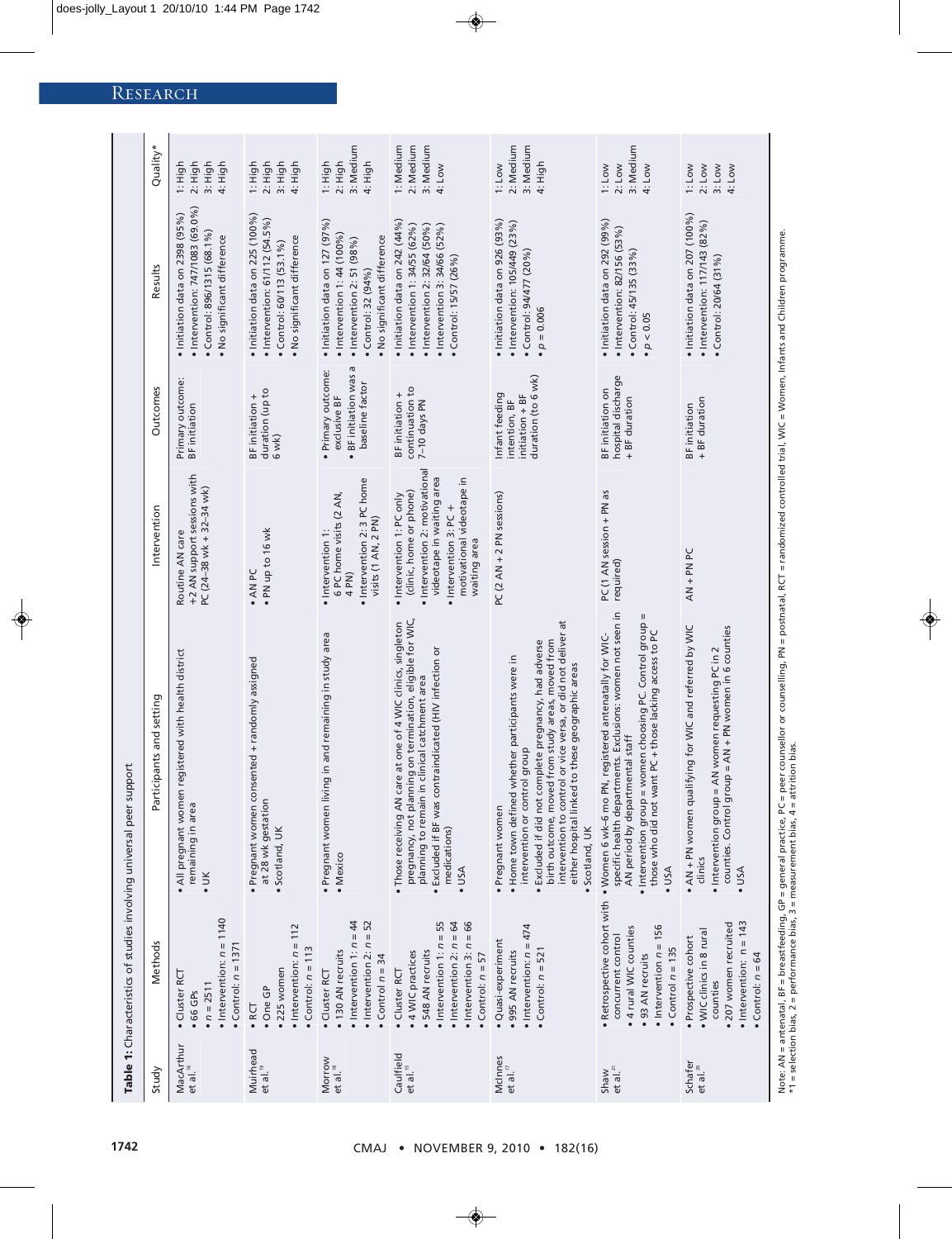peer support might have an effect, based on two small RCTs involving Hispanic women in the United States<sup>22,23</sup> and one nonrandomized US study.<sup>25</sup> In a setting where 75 of 100 women choose to breastfeed, providing targeted peer support would cause an additional 9 to initiate breastfeeding.

#### **Explanation and comparison with other studies**

Our findings may have been influenced by the intensity of the interventions, underlying breastfeeding rates and breastfeeding information provided to control groups. The interventions were generally similar, although in one trial, $17$  community breastfeeding awareness events also took place, and one trial used only telephone peer support.<sup>25</sup>

All study designs included additional postnatal peer support

for breastfeeding women, so it was not possible to determine the sole effect of antenatal peer support on the duration or exclusivity of breastfeeding. The designs of two RCTs included daily peer support while in hospital after birth,<sup>22,23</sup> which may have contributed to the significant results reported by both. It is therefore difficult to identify accurately whether antenatal peer support alone can improve initiation or whether a combination of antenatal and very early postnatal support is required.

The studies in the meta-analysis of targeted peer support had significant heterogeneity. This heterogeneity may have resulted from provision in the two US-based trials of in-hospital postnatal peer support, which may have affected initiation rates.<sup>22,23</sup> The study by Graffy and colleagues<sup>24</sup> was located in the United Kingdom, where baseline rates of breastfeeding initiation are

| Table 2: Characteristics of studies involving targeted peer support |                                                                                                                                 |                                                                                                                                                                                                                                                                                                                                                                                          |                                                                                                                                                                                                        |                                                                                                      |                                                                                                                    |                                                       |  |  |
|---------------------------------------------------------------------|---------------------------------------------------------------------------------------------------------------------------------|------------------------------------------------------------------------------------------------------------------------------------------------------------------------------------------------------------------------------------------------------------------------------------------------------------------------------------------------------------------------------------------|--------------------------------------------------------------------------------------------------------------------------------------------------------------------------------------------------------|------------------------------------------------------------------------------------------------------|--------------------------------------------------------------------------------------------------------------------|-------------------------------------------------------|--|--|
| Study                                                               | <b>Methods</b>                                                                                                                  | Participants and setting                                                                                                                                                                                                                                                                                                                                                                 | Intervention                                                                                                                                                                                           | Outcomes                                                                                             | Results                                                                                                            | Quality*                                              |  |  |
| Chapman<br>et al. <sup>23</sup>                                     | $\bullet$ RCT<br>• 219 AN recruits<br>• Intervention:<br>$n = 113$<br>• Control:<br>$n = 106$                                   | • Predominantly Hispanic<br>women, $\leq$ 26 wk, eligible<br>for WIC, age $\geq$ 18 yr,<br>telephone contact for<br>follow-up, considering BF,<br>living in greater Hartford,<br>no other PC, full-term<br>singleton delivery with no<br>congenital abnormalities,<br>no history of maternal HIV<br>infection. NICU infants<br>excluded<br>$\bullet$ UK                                  | AN early intrapartum,<br>PN PC                                                                                                                                                                         | rates at 1, 3<br>and 6 mo                                                                            | BF initiation, BF . Initiation data<br>on 165 (75%)<br>• Intervention:<br>91%<br>· Control: 77%                    | $1:$ High<br>2: Medium<br>3: High<br>4: High          |  |  |
| Graffy et al. <sup>24</sup> . RCT                                   | • 720 AN recruits • Considering BF<br>• Intervention:<br>$n = 363$<br>• Control:<br>$n = 357$                                   | • 28-36 wk gestation<br>• Not BF previous child<br>$age > 6$ wk, English<br>speaking, staying in area<br>until $\geq$ 4 mo PN<br>$\bullet$ UK                                                                                                                                                                                                                                            | $\bullet$ AN + PN<br>• National Childbirth<br><b>Trust PC</b><br>• Intervention: routine<br>$care + 1 AN visit + PN$<br>telephone support or<br>home visits if<br>requested<br>• Control: routine care | • Primary<br>outcome:<br>prevalence of<br>any BF at 6 wk<br>• Secondary<br>outcome: BF<br>initiation | · Initiation data<br>on 644 (89%)<br>• Intervention:<br>95%<br>• Control: 96%<br>• $p = 0.44$                      | $1:$ High<br>2: High<br>3: High<br>4: High            |  |  |
| Anderson<br>et al. $^{22}$                                          | $\bullet$ RCT<br>• 182 AN recruits<br>• Intervention:<br>$n = 90$<br>• Control: $n = 92$                                        | • Predominantly Hispanic<br>women $\leq$ 32 wk, low<br>income, eligible for WIC,<br>age $\geq$ 18 yr, to deliver at<br>Hartford hospital<br>• No medical conditions to<br>impair BF, considering BF<br>• Delivered healthy term<br>singleton of normal<br>weight, Apgar $\geq 6$ at 1 min<br>and 5 min. No admission<br>to NICU, remaining in<br>Hartford until 3 mo PN<br>$\bullet$ USA | PC + routine care: 3 AN<br>home visits, daily in-<br>patient visits $+9$<br>PN home visits                                                                                                             | <b>Exclusive BF</b><br>status at<br>hospital<br>discharge, $1, 2 +$<br>3 mo PN                       | • Initiation data<br>on 135 (74%)<br>• Intervention:<br>57/63 (91%)<br>• Control: 55/72<br>(76%)                   | 1: High to<br>medium<br>2: High<br>3: High<br>4: High |  |  |
| Kistin et al. <sup>25</sup>                                         | • Cohort with<br>concurrent<br>control<br>$\cdot$ 102 women<br>identified<br>• Intervention:<br>$n = 59$<br>• Control: $n = 43$ | • Pregnant women who<br>requested a PC + intended<br>to BF<br>$\bullet$ USA                                                                                                                                                                                                                                                                                                              | AN PC if possible and<br>PN PC by telephone                                                                                                                                                            | <b>BF</b> initiation<br>exclusively and<br>duration                                                  | • Initiation data<br>on 85 (83%)<br>• Intervention:<br>55/59 (93%)<br>• Control: 30/43<br>$(70\%)$<br>• $p < 0.05$ | 1: Low<br>2: Medium<br>3: Low<br>4: Medium            |  |  |

Note: AN = antenatal, BF = breastfeeding, NICU = neonatal intensive care unit, PC = peer counsellor or counselling, PN = postnatal, RCT = randomized controlled trial, WIC = Women, Infants and Children programme.

 $*1$  = selection bias, 2 = performance bias, 3 = measurement bias, 4 = attrition bias.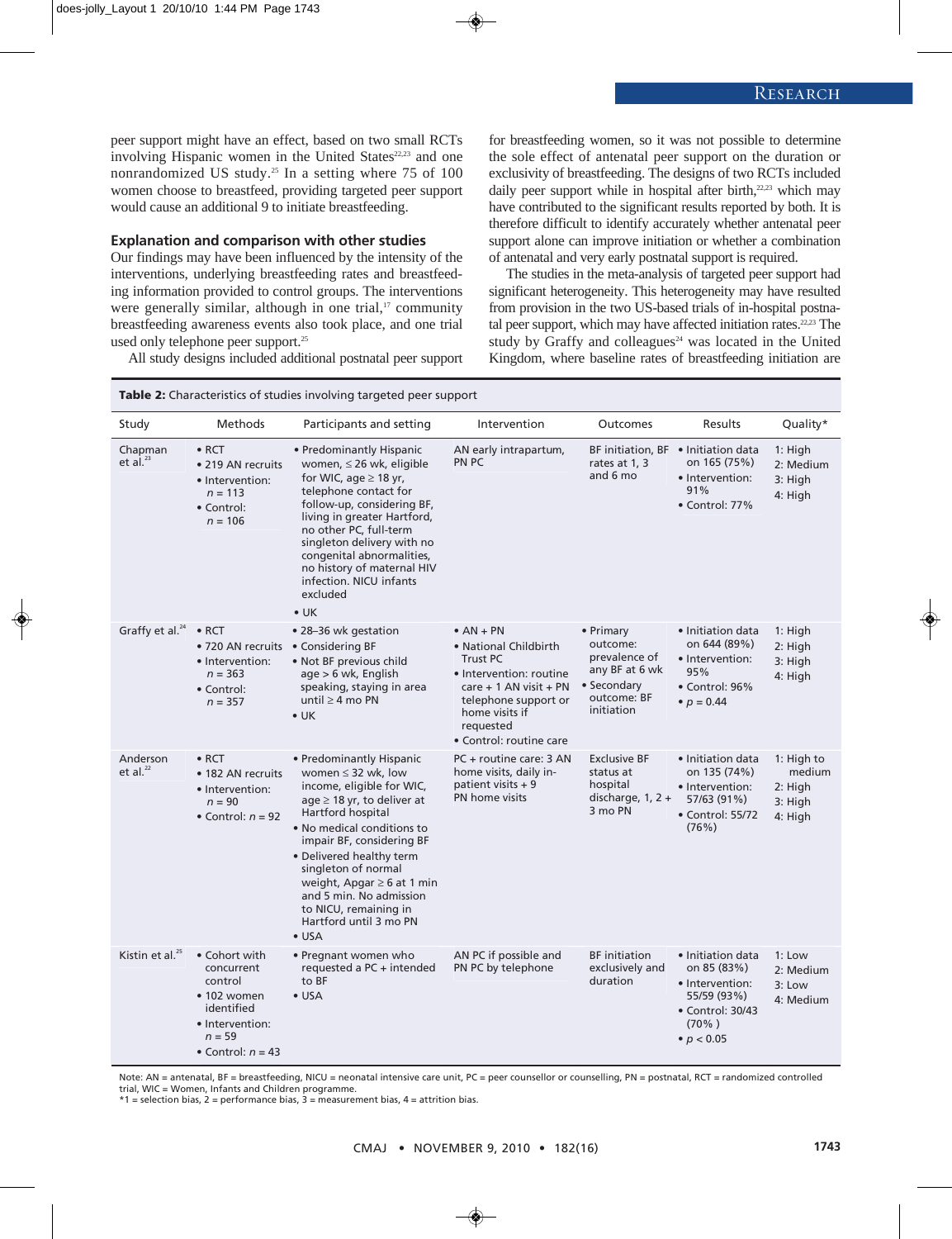not high. At recruitment, however, all but 2% of women in the intervention group and 4% of those in the control group had already decided to breastfeed; therefore, "considering breastfeeding" may have been interpreted differently in this study. The primary outcome, which was any breastfeeding at six weeks, showed no difference between trial groups. Only the trial by Chapman and colleagues<sup>23</sup> stated breastfeeding initiation as a primary outcome; thus, the focus of the interventions in the other two trials<sup>22,24</sup> may have been more on exclusivity of breastfeeding.

Unlike the RCTs, all of the nonrandomized trials reported a significant effect. Except for that of the trial by Caulfield and colleagues,<sup>15</sup> the interventions used in the nonrandomized studies do not appear to have been more intensive than those in the RCTs. The much lower underlying rate of breastfeeding initiation among participants in the non-RCTs may explain this finding, although this explanation was not true for the trial by Kistin and colleagues.25 The effect is probably better explained by higher levels of selection and attrition biases.

#### **Limitations**

This review has some limitations. The quality of the included studies varied. All but one of the RCTs were rated as highquality overall, but the nonrandomized studies were of lower quality. This difference was taken into account by inclusion of only the high-quality trials in the meta-analyses. Data for the outcome measure of breastfeeding initiation were collected using different methods. The majority of the studies relied on self-reporting by participants (either by completion of a questionnaire<sup>17,19–21,24</sup> or by interview<sup>15,18,22,23,25</sup>). Only one study used hospital data to report rates of initiation.<sup>16</sup> The largest trial was in the United Kingdom<sup>16</sup> and reported data on 2398 women. By comparison, the other RCTs reported data for between 12718 and 64424 women. The nonrandomized studies included between  $207<sup>20</sup>$  and  $926<sup>17</sup>$  women, and most were subject to high rates of loss to follow-up.

The intensity of the interventions varied, both in planned and actual contacts between peer supporters and participants, varying from one (in most) to three.<sup>22</sup> Coverage ranged from 53%<sup>23</sup> to 100%,<sup>20</sup> but this was not always reported.<sup>15,18,19,25</sup> There was insufficient information given to determine whether a relation existed between intensity of antenatal peer support and initiation of breastfeeding. Routine advice about breastfeeding provided antenatally to controls was generally poorly described, but it appeared to have been mainly clinicbased and written information.

| <b>Table 3:</b> Characteristics of interventions in all included studies |                                               |                         |                                      |                                                            |                                   |                         |  |  |
|--------------------------------------------------------------------------|-----------------------------------------------|-------------------------|--------------------------------------|------------------------------------------------------------|-----------------------------------|-------------------------|--|--|
| Study                                                                    | Intervention n<br>(n with initiation<br>data) | Peer<br>supporters, no. | Contact venue<br>or method           | Contacts per woman,<br>proposed no.                        | Contacts per<br>woman, actual no. | Coverage by<br>peers, % |  |  |
| <b>Universal peer</b><br>support                                         |                                               |                         |                                      |                                                            |                                   |                         |  |  |
| MacArthur et al. <sup>16</sup>                                           | 1140 (1083)                                   | 11                      | Clinic or home                       | $\overline{2}$                                             | 2 received<br>by 42%              | 74                      |  |  |
| Muirhead et al. <sup>19</sup>                                            | 112 (112)                                     | 12 (2 per<br>mother)    | "Visited"                            | At least 1                                                 | "Limited"                         | <b>NS</b>               |  |  |
| Morrow et al. <sup>18</sup>                                              | (95)<br>96                                    | 3                       | Home                                 | 1 or 2, depending on<br>intervention group                 | <b>NS</b>                         | <b>NS</b>               |  |  |
| Caulfield et al. <sup>15</sup>                                           | (242)<br>Not<br>defined                       | <b>NS</b>               | Home or<br>telephone                 | 1 (interested women<br>followed up $\geq$ 3 times)         | <b>NS</b>                         | <b>NS</b>               |  |  |
| McInnes et al. <sup>17</sup>                                             | 474 (449)                                     | $\overline{7}$          | "Visited"                            | $\geq$ 2 breastfeeding<br>awareness events<br>in community | 1                                 | 71                      |  |  |
| Shaw et al. $^{21}$                                                      | 156 (156)                                     | $\overline{7}$          | Telephone, clinic,<br>home, hospital | Based on need after<br>questionnaire                       | 1                                 | 81                      |  |  |
| Schafer et al. $^{20}$                                                   | 143 (72)                                      | 94                      | Home, clinic,<br>telephone           | <b>NS</b>                                                  | <b>NS</b>                         | 100                     |  |  |
| <b>Targeted peer</b><br>support                                          |                                               |                         |                                      |                                                            |                                   |                         |  |  |
| Chapman et al. <sup>23</sup>                                             | 113 (90)                                      | 3                       | Home                                 | At least 1 (additional<br>if deemed necessary)             | 1                                 | 53                      |  |  |
| Graffy et al. <sup>24</sup>                                              | 363 (350)                                     | 28                      | Home and<br>telephone                | 1                                                          | 1 received<br>by 80%              | 80                      |  |  |
| Anderson et al. <sup>22</sup>                                            | (63)<br>90                                    | $\overline{2}$          | Home                                 | 3                                                          | 3 received<br>by 89%              | 89                      |  |  |
| Kistin et al. <sup>25</sup>                                              | (55)<br>59                                    | <b>NS</b>               | Telephone only                       | Talk to women "if<br>possible" antenatally                 | <b>NS</b>                         | <b>NS</b>               |  |  |

Note: NS = not stated.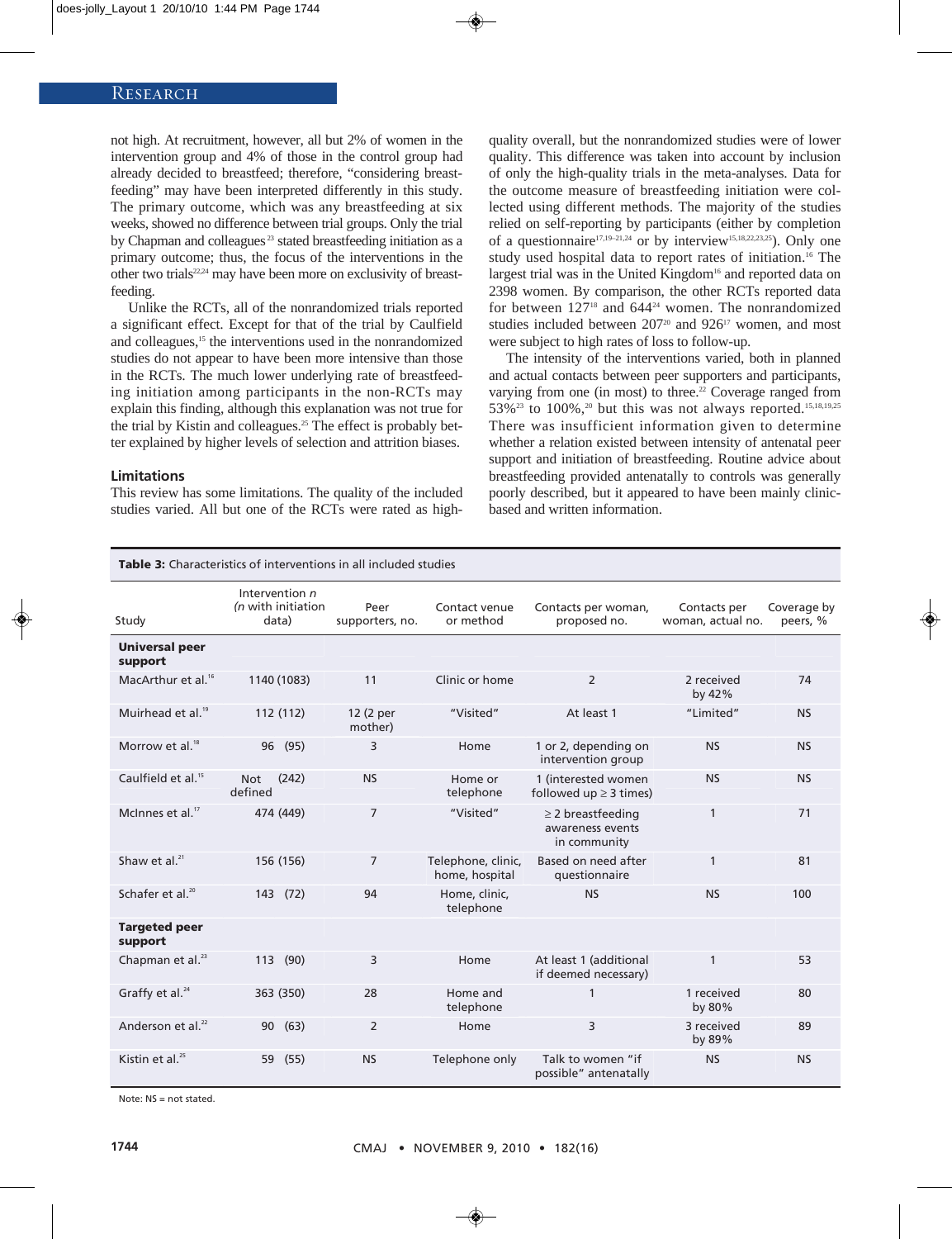Three RCTs, although not designating breastfeeding initiation as a primary or secondary outcome,<sup>18,19,22,24</sup> reported this measure. Exclusion of these results would not have changed the interpretation of findings.

In two RCTs,<sup>18,24</sup> control rates of breastfeeding initiation were very high, allowing little scope for improvement from intervention. One of the two trials, which evaluated universal peer support, took place in Mexico,<sup>18</sup> where almost all women